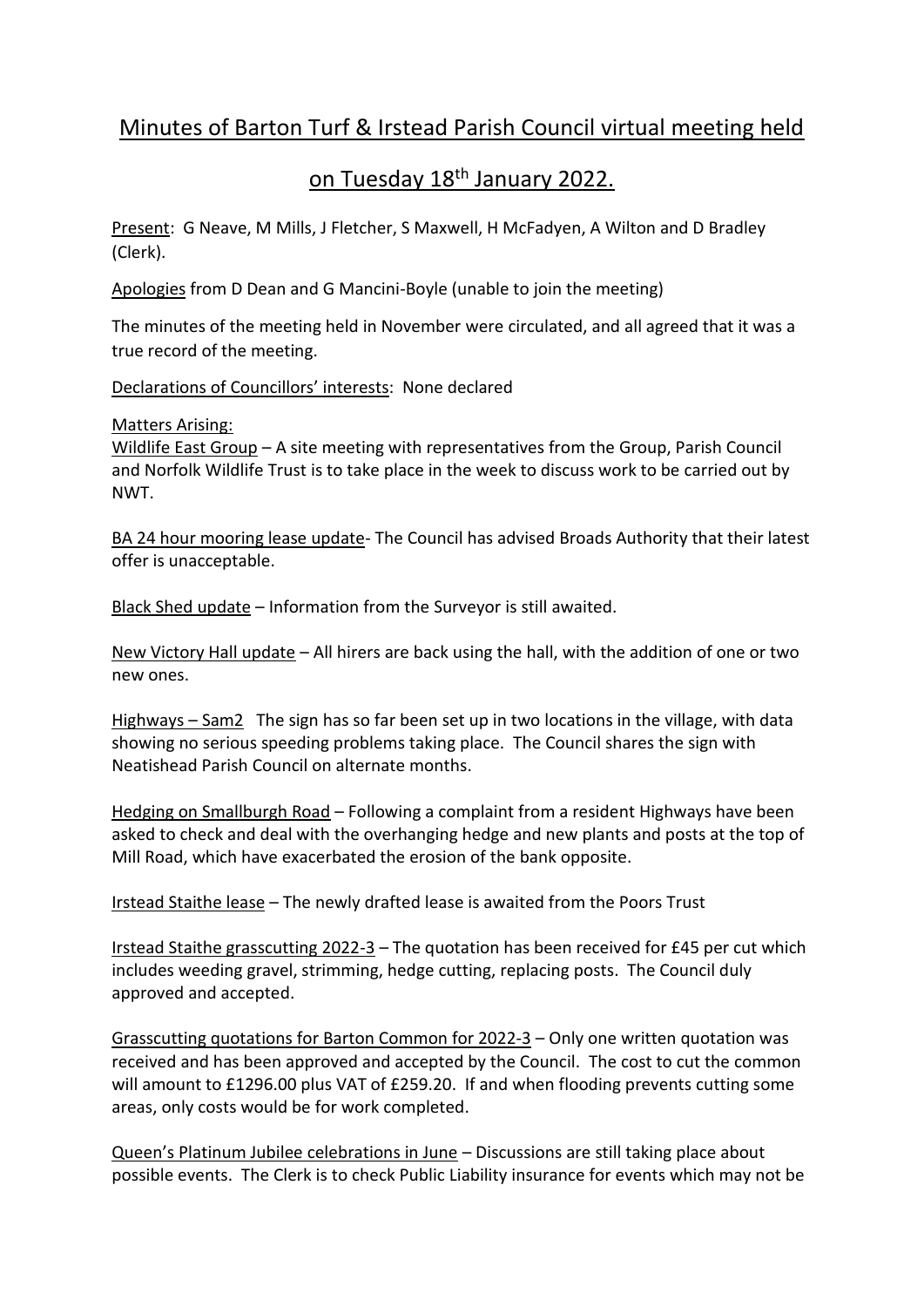held on parish owned land. Barton Turf Community Charities have agreed a tree is to be planted on Barton Staithe, and discussions amongst residents are ongoing about a tree on Irstead Staithe.

Reports - No report was available from PC Gibbs.

NCC Cllr Price regularly updates all local Councils about Covid. The update for 18<sup>th</sup> January reads:

The total number of cases for North Norfolk is now 13,875, an increase of 156 since 17<sup>th</sup> and of 902 in the last week. The continuing good news is that the infection rate is now 204 per 100,000 compared to 714 yesterday and 1,145 last Tuesday. The 7 day average daily infection rate for those under the age of 60 is now 150 per day and for those over the age of 60 it is 48 per day. It is encouraging that we are now starting a second week of reducing figures and hopefully this pattern will continue. However, we should remember that the current figures are still very high. Please continue to take care, keep safe.

NNDC Cllr Mancini-Boyle had problems attending the meeting and sent his report: Thankfully cases of Omicron have fallen from 1500 down to 800 & hospitalisation is very low. Local Covid centres are being closed down due to the successful vaccine programme. Business grants are being processed around 3,500 company's eligible have been contacted and about 30% have responded to NNDC.

#### Correspondence received by email:

NNDC suspected planning control breaches – new web-based reporting portal for Parish Councils.

| 1111911 <b>00.</b>                                                        |         |                   |        |
|---------------------------------------------------------------------------|---------|-------------------|--------|
| The Council approved payments made since the last meeting in November of: |         |                   |        |
| Creative Image (Irstead sign)                                             | £30.00  | Cheque No. 100890 |        |
| C Barrett annual cost grasscutting Common £1200.00                        |         |                   | 100891 |
| <b>Broadland First Responders</b>                                         | £200.00 |                   | 100892 |
| S Stone - Irstead grass cutting                                           | £135.00 |                   | 100893 |
| New Victory Hall - meeting                                                | £6.00   |                   | 100894 |
| Countrystyle - recycling Irstead                                          | £25.20  |                   | 100895 |
| D Bradley 3 months' salary                                                | £521.95 |                   | 100896 |
| Income received since last meeting :                                      |         |                   |        |
| Barton Turf Community Charities following internal report                 |         | £143.62           |        |
|                                                                           |         |                   |        |

## The Clerk asked the Council for approval of payment to Zurich Municipal of £592 for 2022-3. The Clerk was asked to enquire why there is an increase of 10% from last year's premium.

Payment made to First Responders – the Clerk advised that following a payment to Stalham & Smallburgh First Responders notification was received that a new name had been given to the group. The cheque (number 100889) to the above was cancelled and a further cheque for £200 was made to Broadland First Responders for which an acknowledgement had been received.

#### Einance: